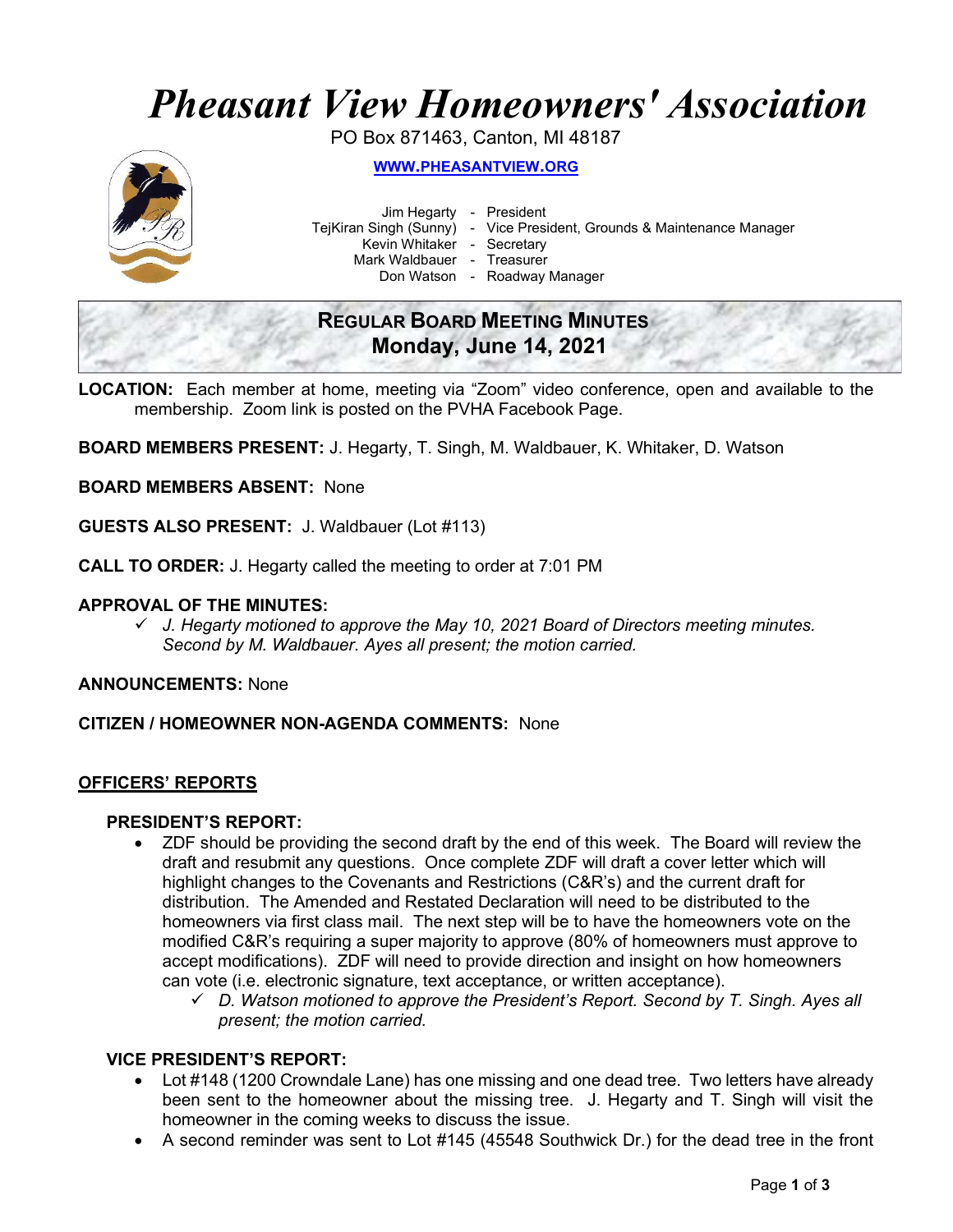yard.

- Lot # 27 (46067 Windridge Lane) also has two trees missing along the curb. A letter will be issued requesting that they replace the trees.
- Lot #1 (Crowndale Lane) has been contacted and they are taking action to reposition the lumber from the area under PRRMA's responsibility. They now understand that they should contact the Board with any changes they intend to make to their exterior.
	- $\checkmark$  J. Hegarty motioned to approve the President's Report. Second by M. Waldbauer. Ayes all present; the motion carried.

# SECRETARY'S REPORT:

Nothing to report.

# TREASURER'S REPORT:

- The PVHA accounting desktop software (QuickBooks) expired in May 2021. A new desktop version was purchased for \$402.79 from Amazon which will cover a three-year period to support the HOA's financial tracking / reporting needs.
- All but one homeowner (Lot # 156, 1424 Crowndale Lane) has paid the 2021 Annual Assessments. The outstanding claim has now been handed over to our third-party collection agency (ADAC). The current owner has not paid the annual assessment awaiting sale of the home. As of this date, the Board is not aware of any closing or change in ownership of the property.
	- $\checkmark$  T. Singh motioned to approve the Treasurer's Report. Second by D. Watson. Ayes all board members present; the motion carried.

#### DIRECTOR and COMMITTEE REPORTS

#### ROADWAY MANAGER'S REPORT:

- D. Watson will address with Oakley that Zone #2 of our irrigation system is not currently operational.
- A homeowner living against the Beck Road berm is disappointed with the maintenance of the trees and the weeds growing under the trees. Oakley to quote the trimming of the berm trees and also the spreading of either grass seed or mulch underneath the trees.
- The PRRMA funded 2021 roadwork will begin in late July or early August. The map identifying the areas of that will be impacted has been provided to J. Waldbauer who will upload the information to both the PRRMA and PVHA websites.
- PRRMA is moving forward to replace the ground lighting at both entries. The current highpressure sodium lights will be replaced with LED lighting.

# ARCHITECTURAL REVIEW COMMITTEE (ARC):

- The request to paint the exterior of 2106 Stonebridge Way, Lot 45, has been APPROVED by the PVHA Architectural Review Committee.
- The request to install an in-ground swimming pool with a Black Aluminum Pool Fence with Rail and picket fence for 2113 Stonebridge Way, Lot 60, has been APPROVED by the PVHA Architectural Review Committee.
- The request to plant a Fruit/Vegetable Garden for 1648 Crowndale Lane, Lot 1, has been APPROVED by the PVHA Architectural Review Committee.

# SUBDIVISION COMMUNICATION COORDINATOR'S REPORT:

 Communications for the upcoming roadwork will be posted on Facebook, PRRMA / PVHA websites, and an email blast to those homeowners that have provided an email address.